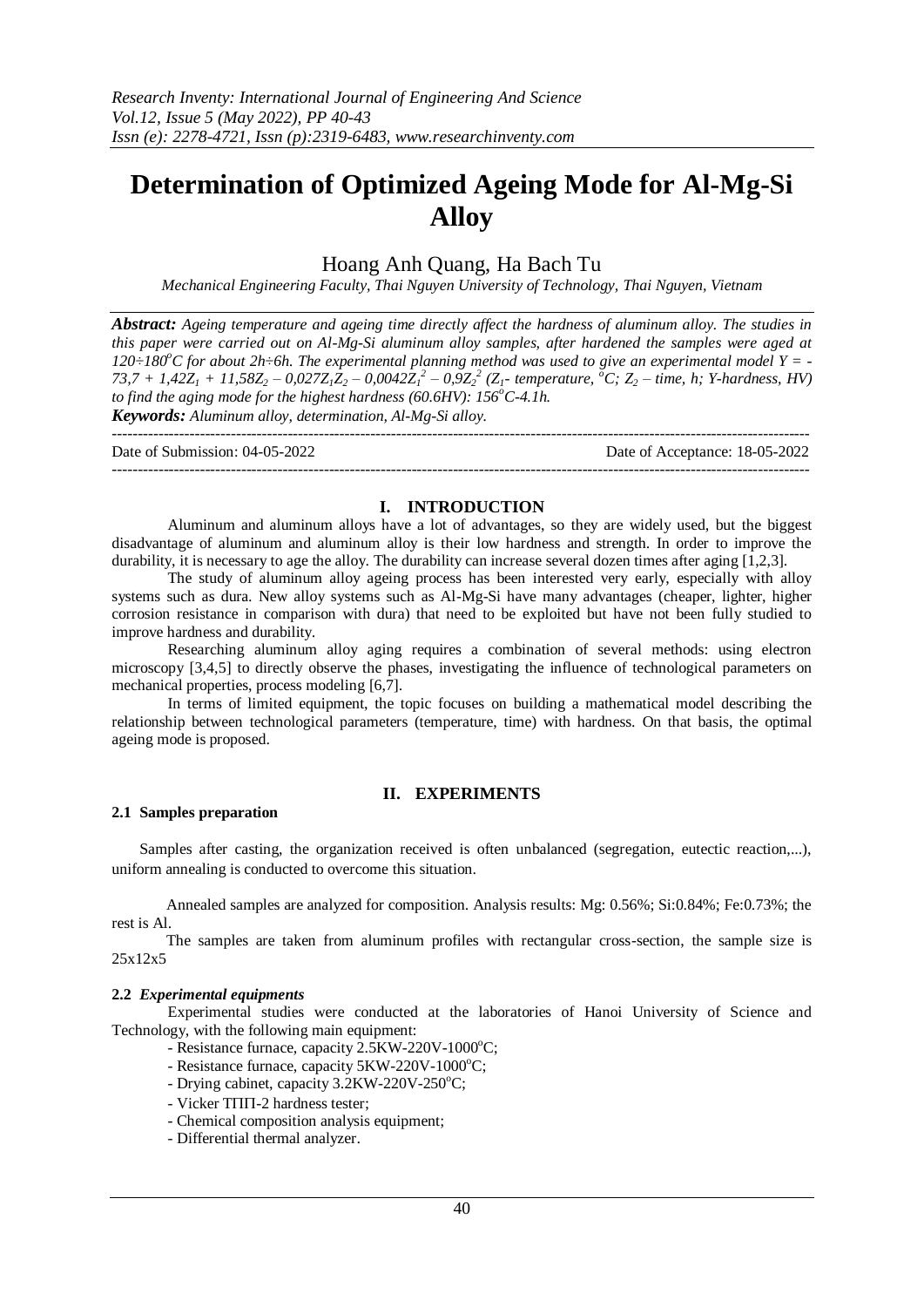#### **2.3 Selection of ageing mode**

From the analyzed chemical composition Mg: 0.56; Si: 0.835; Fe :0.73, the mass ratio of Mg/Si is: 0.67  $\ll$  1.73 corresponding to the Mg<sub>2</sub>Si phase). In the organization of the alloy after annealing, in addition to the Mg<sub>2</sub>Si phase, there is also a Si phase. The composition of the Mg<sub>2</sub>Si phase in the alloy is: 0.88(%). Based on the Al-Mg-Si pseudo-system phase diagram through the Al-Mg2Si cross-section [2], the hardening temperature is determined as: 535°C.

The sample is heated to  $535^{\circ}$ C, kept at heat for about  $45\div 60$  minutes (dissolving completely into solid solution), then quenched in cold water (creating a solid solution that is supersaturated with alloying elements).

Based on the results of differential thermal analysis (Figure 1), the temperature range is selected from (100 $\div$ 180)<sup>o</sup>C, corresponding to the thermal peaks at 100<sup>o</sup>C and 175<sup>o</sup>C. In this paper, the temperature range for testing is selected as  $(120\div 180)$ <sup>o</sup>C.



*Figure 1. Diagram of differential thermal analysis of Al-Mg-Si samples after quenching*

## **III. RESULTS AND DISCUSSION**

## **3.1. Selection of influencing parameters**

Through the literature review and the results obtained from the exploratory experiments, the main influencing parameters were selected as follows:

- Aging temperature,  $^{\circ}C: Z_1$ 

 $-A$ ging time, h:  $Z_2$ ,

The range of influencing parameters is selected as listed in Table 1. The parameters are selected based on working requirements, in this paper the hardness (Y, HV) is selected for survey.

|                               | Ageing temperature<br>$Z_1$ , ${}^{\circ}C$ | Ageing time<br>$Z_2$ , h |  |  |  |
|-------------------------------|---------------------------------------------|--------------------------|--|--|--|
| Original value, $Z_i^0$       | 150                                         |                          |  |  |  |
| Divide interval, $\Delta Z_i$ | 30                                          |                          |  |  |  |
| Upper bound                   | 180                                         |                          |  |  |  |
| Lower bound                   | 120                                         |                          |  |  |  |

|  |  | <b>Table 1.</b> Survey values for influencing parameters |
|--|--|----------------------------------------------------------|
|  |  |                                                          |

## **3.2. Set up the experiment matrix**

To construct the experiment matrix, firstly the variables  $Z_i$  are converted to dimensionless variables  $x_i$  by:

$$
x_j = \frac{Z_j - Z_j^0}{\Delta Z_j} \tag{1}
$$

The general equation has the form:

$$
y = b_0 + b_1x_1 + b_2x_2 + b_{12}x_1x_2 + b_{11}x_1^2 + b_{22}x_2^2
$$
 (2)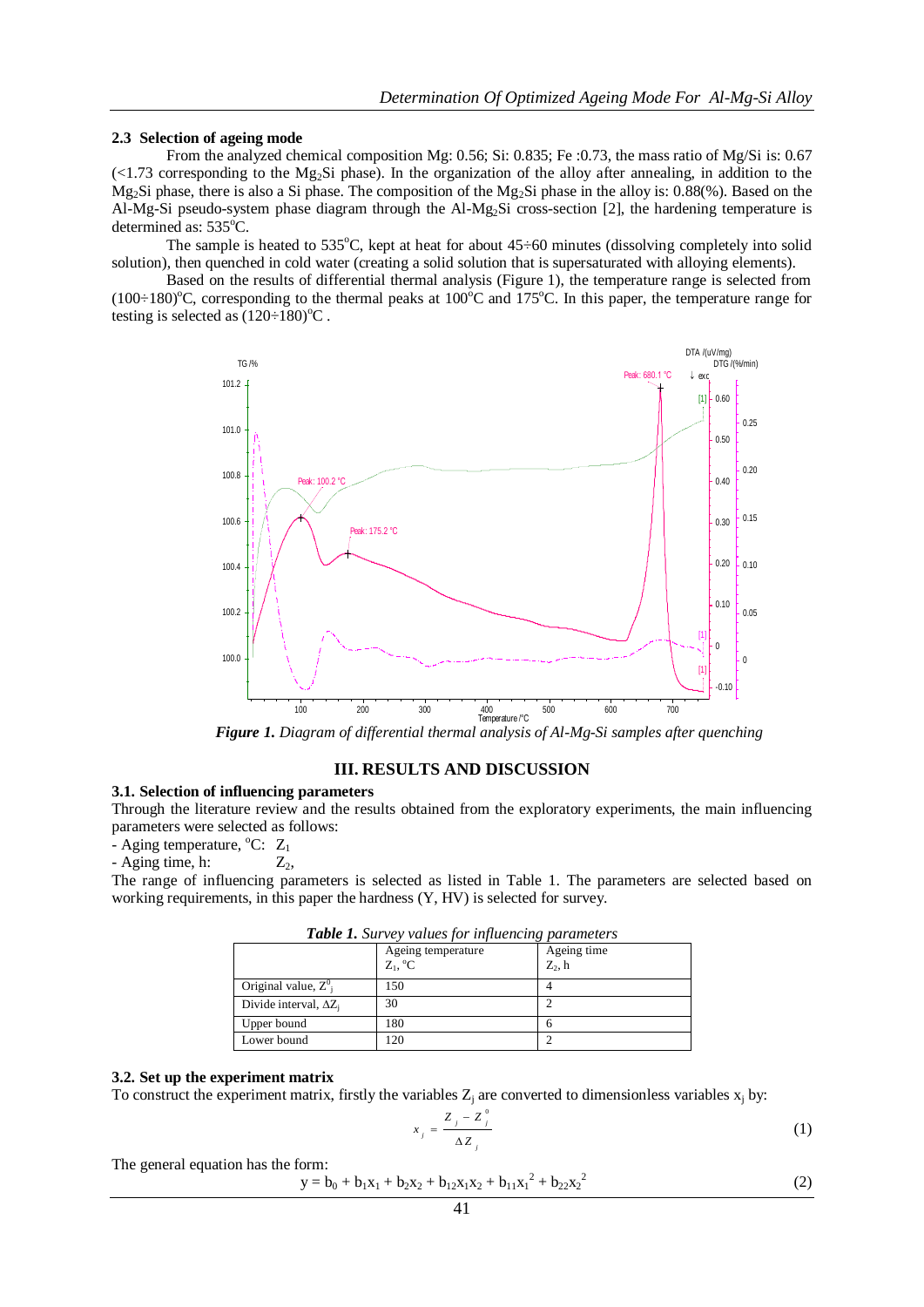Total number of experiments:

$$
N = 2^k 2k + n_0 \tag{3}
$$

 $k = 2$  is the number of influencing parameters,

 $n_0 = 1$  is the number of experiments in the center where the code values of the parameters are zero. Therefore, the total number of experiments is:  $2^3 + 4 = 9$ 

| $\mbox{N}^0$   | $X_0$ | $X_1$          | $X_2$            | $Z_1$ | $Z_2$          |
|----------------|-------|----------------|------------------|-------|----------------|
| 1              | $+1$  | $-1$           | $-1$             | 120   | $\overline{c}$ |
| 2              | $+1$  | $+1$           | $-1$             | 180   | 2              |
| 3              | $+1$  | $-1$           | $+1$             | 120   | 6              |
| $\overline{4}$ | $+1$  | $+1$           | $+1$             | 180   | 6              |
| 5              | $+1$  | $-1$           | $\mathbf{0}$     | 120   | 4              |
| 6              | $+1$  | $+1$           | $\mathbf{0}$     | 180   | 4              |
| 7              | $+1$  | $\overline{0}$ | $-1$             | 150   | $\overline{2}$ |
| 8              | $+1$  | $\theta$       | $+1$             | 150   | 6              |
| 9              | $+1$  | $\overline{0}$ | $\boldsymbol{0}$ | 150   | $\overline{4}$ |

*Table 2. The values of Z<sub>i</sub>**and* $x_i$ 

In order for the experimental matrix to be orthogonal, the square must be transformed to the form:

$$
x_j = x_j^2 - \frac{\sum_{i=1}^N x_{ij}^2}{N} = x_j^2 - \frac{-2}{X_j}
$$
 (4)

Orthogonal quadratic matrix with  $k = 2$  given in table 3.

| Table 3. Experimental Matrix |       |          |                |              |        |                |  |
|------------------------------|-------|----------|----------------|--------------|--------|----------------|--|
| <b>STT</b>                   | $X_0$ | $X_1$    | X <sub>2</sub> | $X_1X_2$     | $x_1$  | $\mathbf{x}_2$ |  |
| 1                            | $+1$  | $-1$     | $-1$           | $+1$         | $+1/3$ | $+1/3$         |  |
| $\overline{2}$               | $+1$  | $+1$     | $-1$           | $-1$         | $+1/3$ | $+1/3$         |  |
| 3                            | $+1$  | $-1$     | $+1$           | $-1$         | $+1/3$ | $+1/3$         |  |
| $\overline{4}$               | $+1$  | $+1$     | $+1$           | $+1$         | $+1/3$ | $+1/3$         |  |
| 5                            | $+1$  | $-1$     | $\Omega$       | $\theta$     | $+1/3$ | $-2/3$         |  |
| 6                            | $+1$  | $+1$     | $\Omega$       | $\Omega$     | $+1/3$ | $-2/3$         |  |
| 7                            | $+1$  | $\Omega$ | $-1$           | $\Omega$     | $-2/3$ | $+1/3$         |  |
| 8                            | $+1$  | $\Omega$ | $+1$           | $\mathbf{0}$ | $-2/3$ | $+1/3$         |  |
| 9                            | $+1$  | $\theta$ | $\mathbf{0}$   | $\theta$     | $-2/3$ | $-2/3$         |  |

On the basis of the experimental plan mentioned in Table 3, the experiments are conducted. The results are presented in Table 4.

*Table 4. Full experimental results*

| <b>Tuble 4.</b> I am experimental results |                  |                |              |          |                |                |      |
|-------------------------------------------|------------------|----------------|--------------|----------|----------------|----------------|------|
| $\mathrm{N}^0$                            | $X_0$            | $\mathbf{x}_1$ | $x_2$        | $X_1X_2$ | $\mathbf{x}_1$ | $\mathbf{x}_2$ | Y    |
|                                           | $+1$             | -1             | -1           | $+1$     | $+1$           | -1             | 42,9 |
| 2                                         | $+1$             | $+1$           | -1           | -1       | $+1$           | $+1$           | 49,3 |
| 3                                         | $+1$             | -1             | $+1$         | -1       | $+1$           | -1             | 59,5 |
| 4                                         | $+1$             | $+1$           | $+1$         | $+1$     | $+1$           | $+1$           | 59,6 |
| 5                                         | $+1$             | -1             | $\mathbf{0}$ | 0        | $+1$           | $-1$           | 55,3 |
| 6                                         | $+1$             | $+1$           | $\bf{0}$     | 0        | $+1$           | $+1$           | 57,1 |
|                                           | $+1$             | 0              | -1           | 0        | $+1$           | 0              | 47,2 |
| 8                                         | $+1$             | 0              | $+1$         | 0        | $+1$           | 0              | 65,5 |
| 9                                         | $^{\mathrm{+1}}$ | 0              | $\mathbf{0}$ | 0        | $+1$           | 0              | 60,5 |

From the table of experimental results, the experimental coefficients are calculated, the obtained mathematical model has the form:  $\overline{a}$  $\overline{a}$ 

$$
Y = 60,2 + 1,4x_1 + 7,5x_2 - 1,6x_1x_2 - 3,8x_1^2 - 3,6x_2^2
$$
 (5)